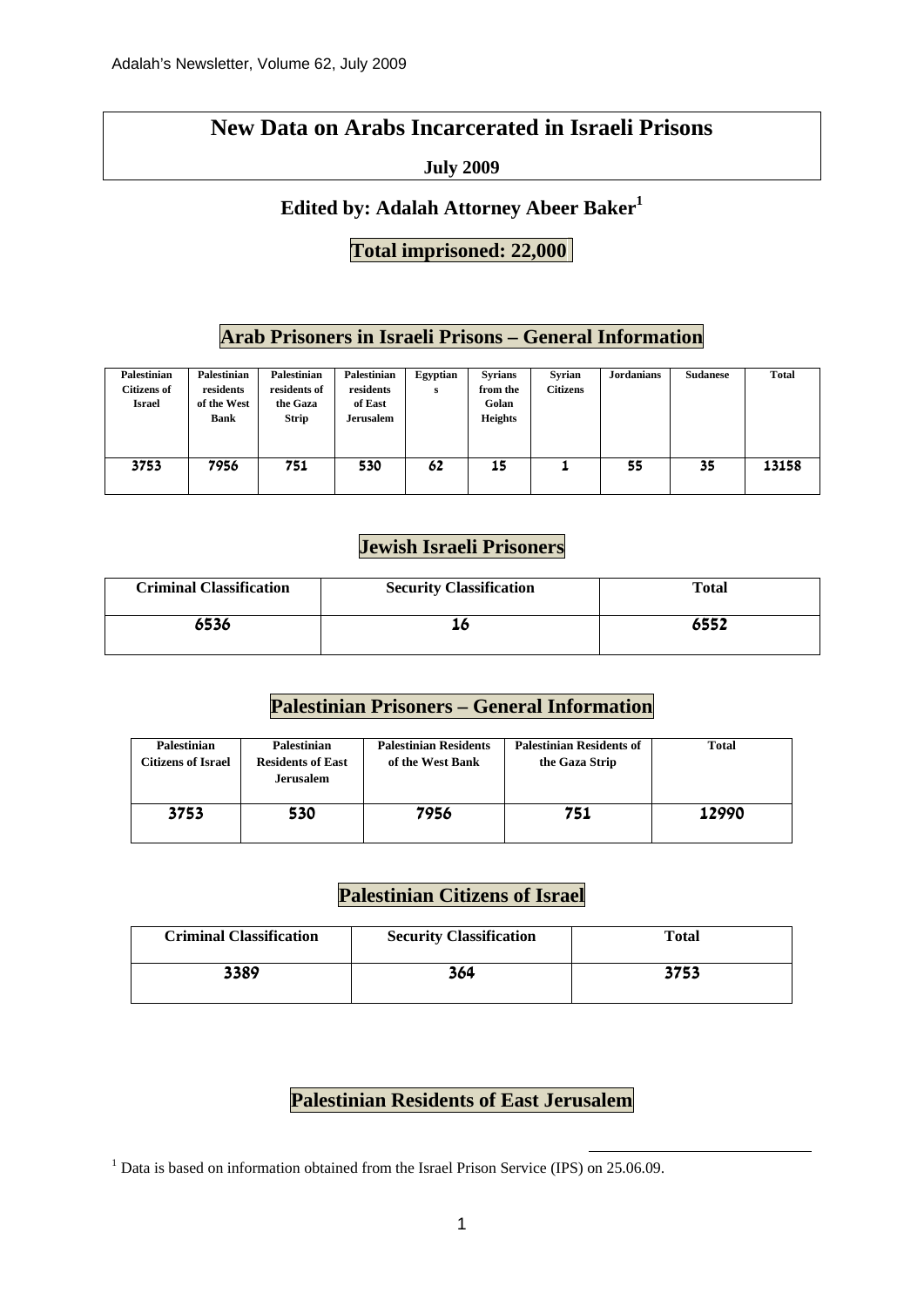| <b>Criminal Classification</b> | <b>Security Classification</b> | Total |
|--------------------------------|--------------------------------|-------|
| 319                            |                                | 530   |

#### **Syrian Residents of the Golan Heights**

| <b>Criminal Classification</b> | <b>Security Classification</b> | Total |
|--------------------------------|--------------------------------|-------|
|                                |                                |       |

### **Palestinian Residents of the West Bank**

| <b>Criminal Classification</b> | <b>Security Classification</b> | <b>Total</b> |
|--------------------------------|--------------------------------|--------------|
| 1485                           | 6471                           | 7956         |

#### **Palestinian Residents of the Gaza Strip**

| <b>Criminal Classification</b> | <b>Security Classification</b> | Total |
|--------------------------------|--------------------------------|-------|
|                                | 678                            | 751   |

#### **Egyptian Prisoners**

| <b>Criminal Classification</b> | <b>Security Classification</b> | Total |
|--------------------------------|--------------------------------|-------|
| 38                             |                                |       |

## **Jordanian Prisoners**